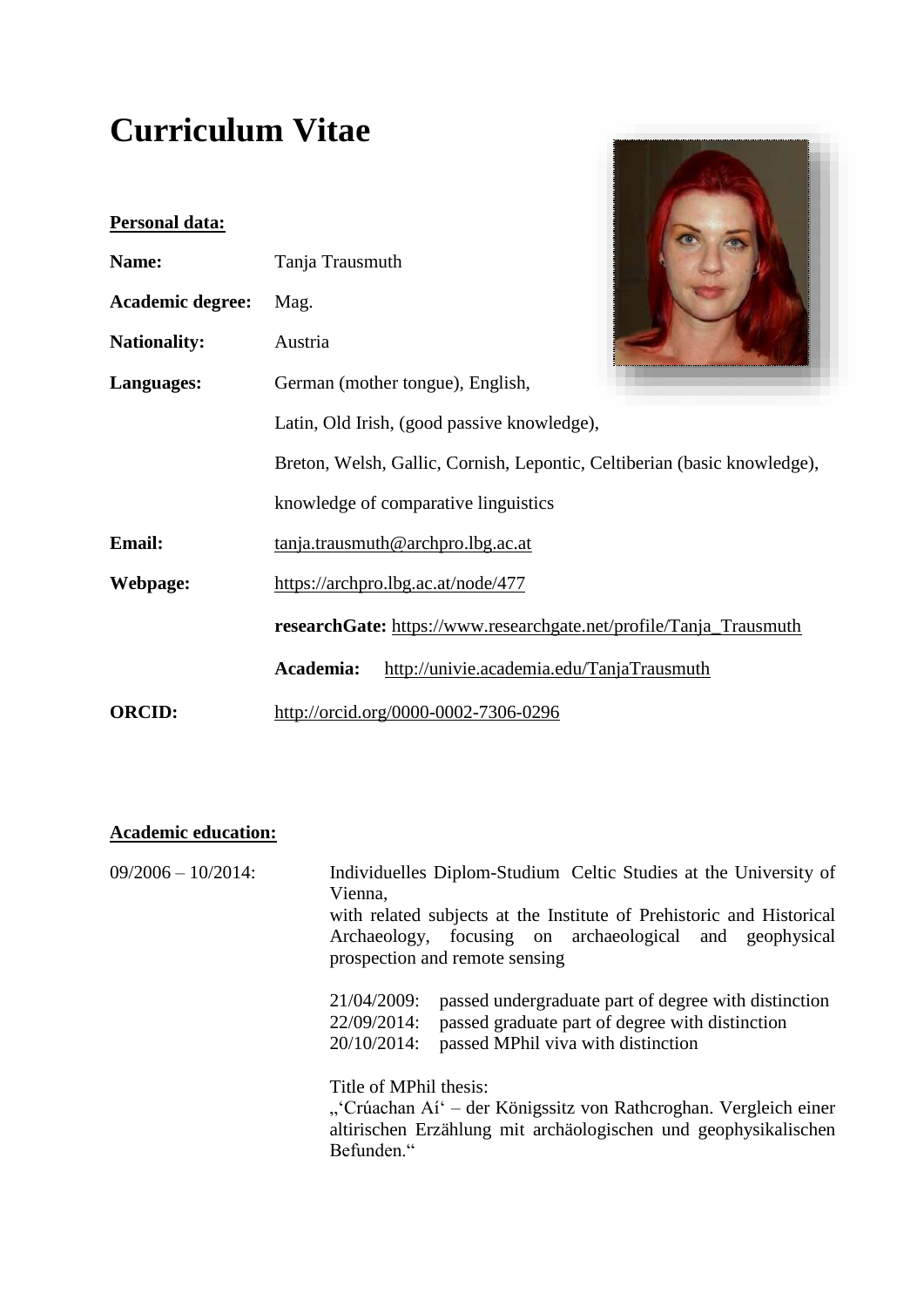## **Work experience:**

## **Stratigraphic excavation:**

| 07/2007:             | Excavation at the Viereckschanzen in Lochen, Upper Austria and<br>Göming, Salzburg, Austria, under the direction of Prof. PD Dr.<br>Raimund Karl                                                                                                                                        |
|----------------------|-----------------------------------------------------------------------------------------------------------------------------------------------------------------------------------------------------------------------------------------------------------------------------------------|
| $07 - 08/2009$       | Excavation at Moel y Gaer, Wales, UK, under the direction of Prof.<br>PD Dr. Raimund Karl, in cooperation with "Heather & Hillforts"<br>project of the Denbighshire C.C.                                                                                                                |
| 07/2010              | Supervisor at Meillionydd, Wales, GB, under the direction of Prof.<br>PD Dr. Raimund Karl and Dr. Kate Waddington) in cooperation<br>with the "Early Celtic Societies in North Wales" project of Bangor<br>University, Wales, UK                                                        |
| Summer semester 2011 | Tutor of "Lehrgrabung $1 \& 2$ - Eisenzeitliche Siedlung<br>Meillionydd, Llyn-Halbinsel, Nordwales" at the University of<br>Vienna                                                                                                                                                      |
| 05/2011              | Excavation at Ochsenberg – Kreuttal, Lower Austria, under the<br>direction of Dir. PD ao. Univ.-Prof. Mag. Dr. Wolfgang Neubauer,<br>in the context of the "Case Study Kreuttal" of the Ludwig<br>Boltzmann Institute for Archaeological Prospection and Virtual<br>Archaeology, Vienna |
| 10/2011              | Excavation at Raiding, Burgenland, Austria, under the direction of<br>Kurt Fiebig for the Burgenländisches Landesmuseum, Eisenstadt                                                                                                                                                     |
| $2010$ – present:    | Supervisor on several archaeological excavation campaigns of the<br>"Early Celtic Societies in North Wales" project of Bangor<br>University, Wales, UK                                                                                                                                  |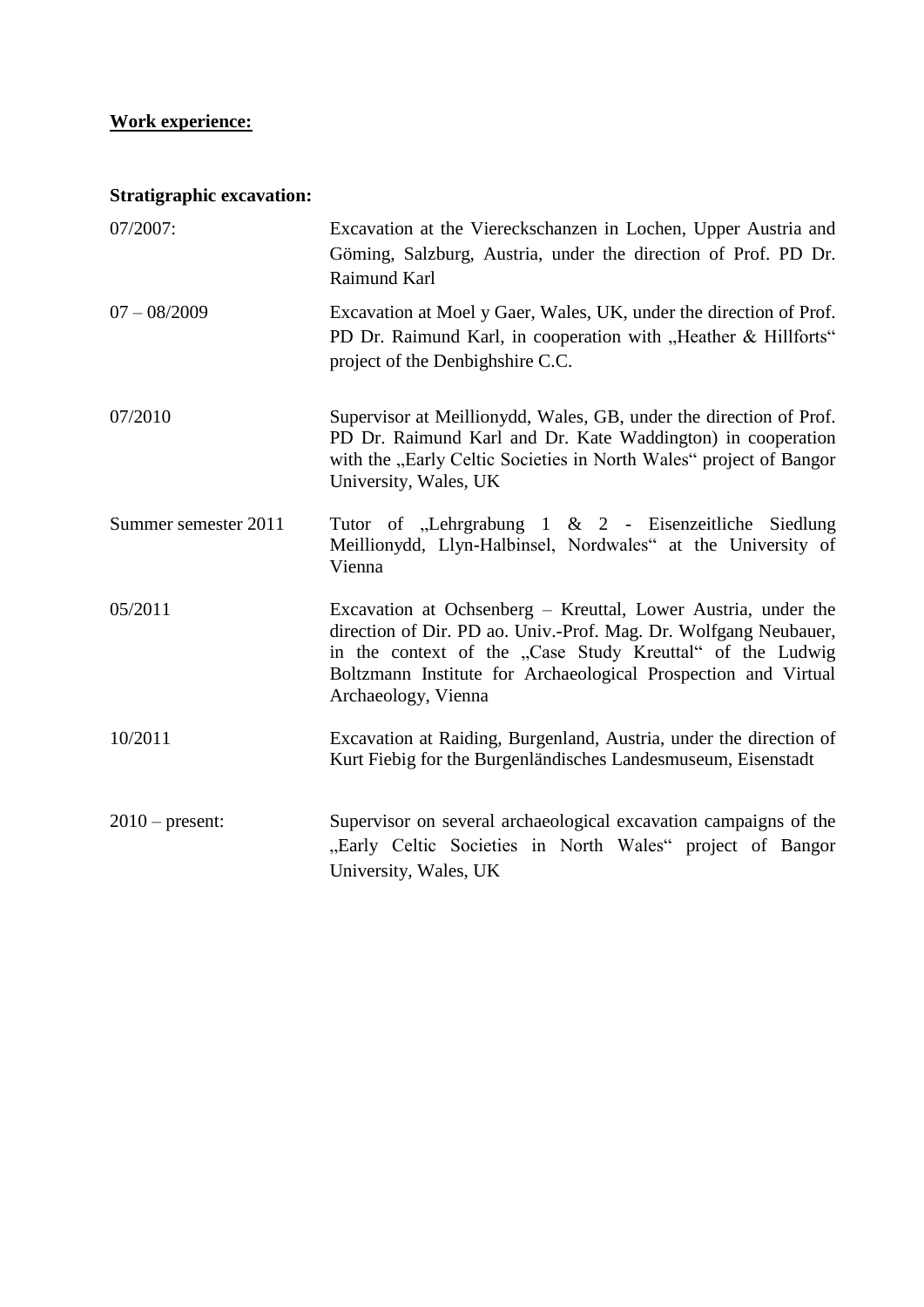## **Archaeological prospection:**

| $2010$ – present: | in context of the Ludwig Boltzmann Institute for Archaeological<br><b>Prospection and Virtual Archaeology, Vienna:</b> |                                                                                                                                                  |  |
|-------------------|------------------------------------------------------------------------------------------------------------------------|--------------------------------------------------------------------------------------------------------------------------------------------------|--|
|                   |                                                                                                                        | Iron Age hillfort Schwarzenbach, Lower Austria                                                                                                   |  |
|                   | $\circ$                                                                                                                | Kaisersteinbruch, Burgenland, within the 'InfoSys' project                                                                                       |  |
|                   | $\circ$                                                                                                                | Geophysical prospection in Seewalchen, Upper Austria                                                                                             |  |
|                   | $\circ$                                                                                                                | UNESCO World Heritage Site Corvey, Höxter, Germany                                                                                               |  |
|                   | $\circ$                                                                                                                | Prehistoric settlement Steinbach, Lower Austria                                                                                                  |  |
|                   | $\circ$                                                                                                                | UNESCO World Heritage Sites Tarquinia and Cerveteri, as<br>well as the Etruscan city Vulci, Lazio, Italy                                         |  |
|                   | $\circ$                                                                                                                | Medieval town of Shaftesbury, England, UK                                                                                                        |  |
|                   | $\circ$                                                                                                                | Kreisgrabenanlagen in the Leithagebirge, Lower Austria                                                                                           |  |
|                   | $\circ$                                                                                                                | UNESCO World Heritage Site Mondsee, Upper Austria,<br>within the "ArchPro OÖ Pfahlbauten" project                                                |  |
|                   | $\circ$                                                                                                                | Bronze- and Iron Age Settlements in Montlingen and<br>Wartau, Switzerland                                                                        |  |
|                   | $\circ$                                                                                                                | Kreisgrabenanlagen Rechnitz, Burgenland, Austria                                                                                                 |  |
|                   | $\circ$                                                                                                                | Kreisgrabenanlage Velm, Lower Austria                                                                                                            |  |
|                   | $\circ$                                                                                                                | Durrington Walls, England, UK, in context of "Case Study<br>Stonehenge" and the "Stonehenge Hidden Landscape<br>Project"                         |  |
|                   | $\circ$                                                                                                                | Bisenzio, Lazio, Italy, in context of "Case Study Bisenzio"                                                                                      |  |
|                   | $\circ$                                                                                                                | UNESCO World Heritage Site Birka-Hovgården, Sweden,<br>in context of "Case Study Birka"                                                          |  |
|                   | O                                                                                                                      | UNESCO World Heritage Site Stonehenge, England, UK,<br>in context of "Case Study Stonehenge"<br>and the<br>"Stonehenge Hidden Landscape Project" |  |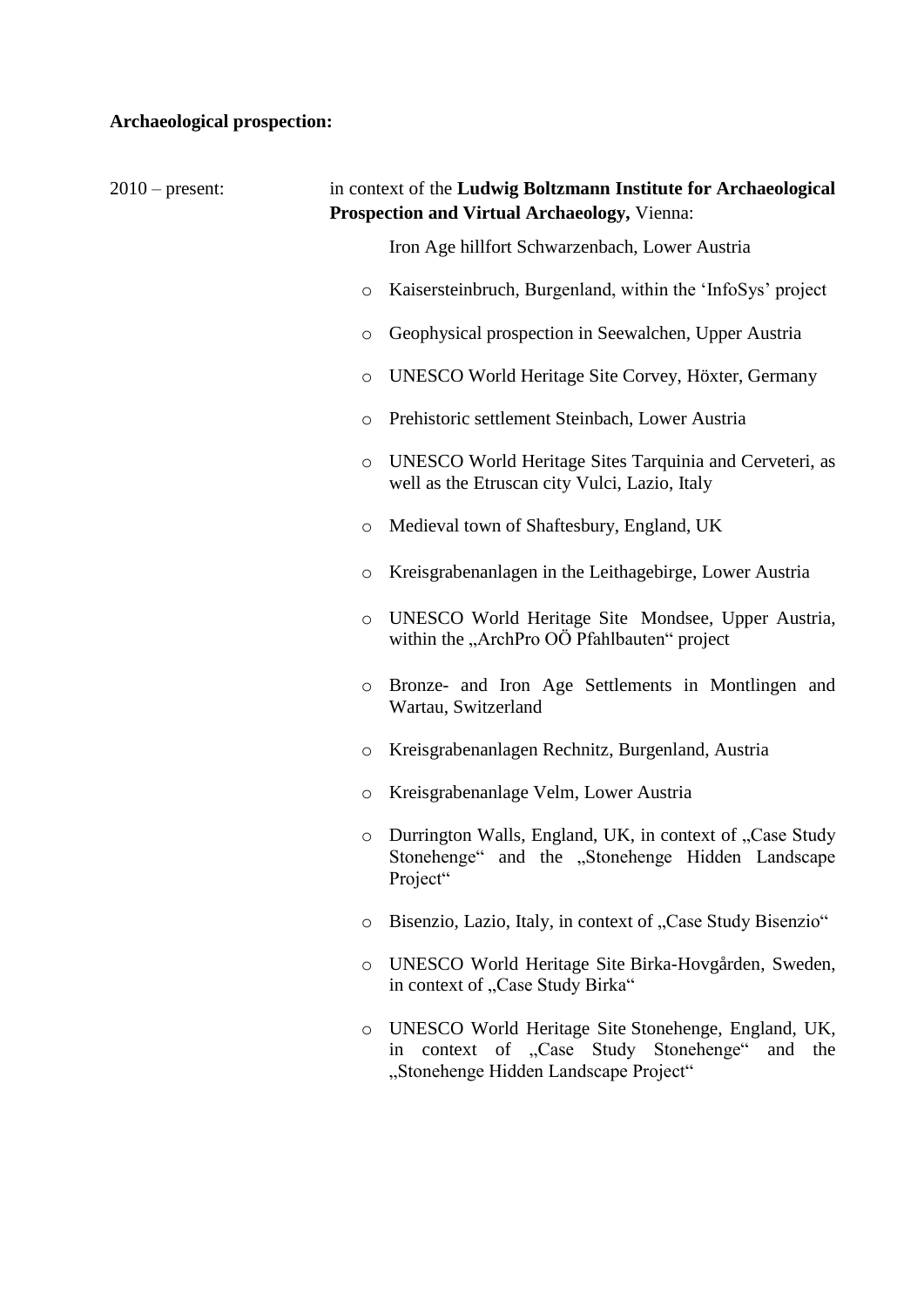- o "Sechzehn-Joch" bei Hornsburg, Lower Austria, in context of "Case Study Kreuttal"
- $\circ$  Ochsenberg Kreuttal, Lower Austria, in context of ...Case Study Kreuttal"

on behalf of **Archeo Prospections,** Central Institute for Meteorology and Geodynamics, Vienna, under the direction of Klaus Löcker:

o Iron Age settlement Meillionydd, Llyn-peninsula, Wales, UK

on behalf of **Archeo Prospections**, Central Institute for Meteorology and Geodynamics, Vienna, the **Ludwig Boltzmann Institute for Archaeological Prospections and Virtual Archaeology**, Vienna and the University of Vienna:

o Petronell-Carnuntum, Lower Austria, within the 'ArchPro Carnuntum' project

#### **Linguistic science:**

2011 Scientific associate at the FWF-project "Die Altkeltischen Sprachreste in Österreich", University of Vienna, under the direction of Mag. Dr. David Stifter

#### **Integrated interpretation of archaeological prospection datasets:**

2010 – present: on behalf of **Archeo Prospections**, Central Institute for Meteorology and Geodynamics, Vienna, the **Ludwig Boltzmann Institute for Archaeological Prospections and Virtual Archaeology**, Vienna and the University of Vienna:

> o Petronell-Carnuntum, Lower Austria, within the 'ArchPro Carnuntum' project

on behalf of **Archeo Prospections,** Central Institute for Meteorology and Geodynamics, Vienna, under the direction of Klaus Löcker:

o Iron Age settlement Meillionydd, Llyn-peninsula, Wales, UK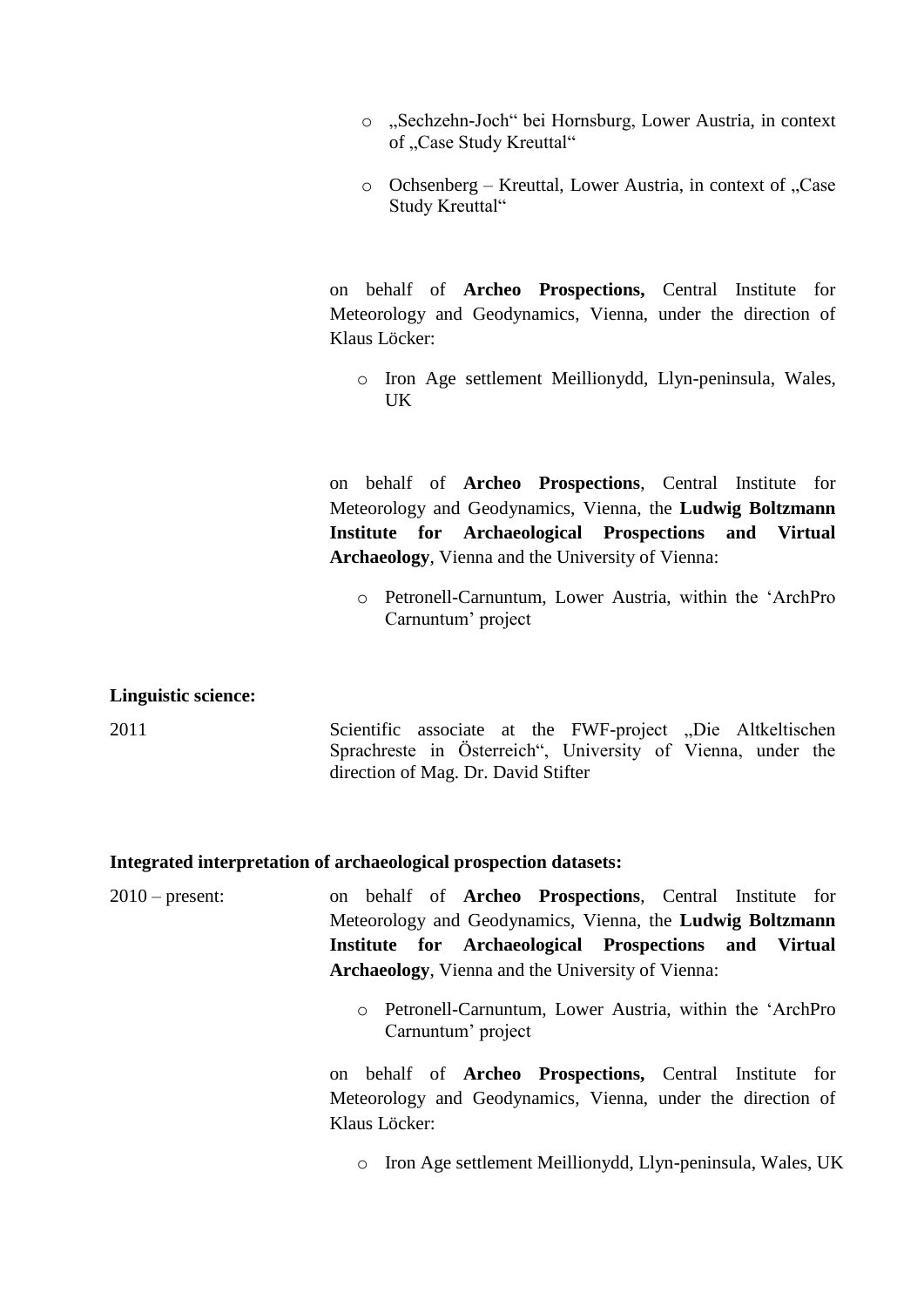|                            | in context of the Ludwig Boltzmann Institute for Archaeological<br>Prospection and Virtual Archaeology, Vienna:                                                     |
|----------------------------|---------------------------------------------------------------------------------------------------------------------------------------------------------------------|
|                            | Roman sites in Parndorf & Müllendorf, Burgenland<br>$\circ$                                                                                                         |
|                            | UNESCO World Heritage Site Cerveteri, as well as the<br>$\circ$<br>Etruscan city Vulci, Lazio, Italy                                                                |
|                            | UNESCO World Heritage Site Ephesos, Turkey<br>$\circ$                                                                                                               |
|                            | Iron Age Settlement in Montlingen,<br>Bronze- and<br>O<br>Switzerland                                                                                               |
|                            | Renaissance Castle Rosenburg, Lower Austria<br>O                                                                                                                    |
|                            | Roman town Flavia Solva, Styria<br>O                                                                                                                                |
|                            | UNESCO World Heritage Site Birka-Hovgården, Sweden,<br>$\circ$<br>in context of "Case Study Birka"                                                                  |
|                            | UNESCO World Heritage Site Stonehenge, England, UK,<br>$\circ$<br>in context of "Case Study Stonehenge" and<br>the<br>"Stonehenge Hidden Landscape Project"         |
|                            | Roman period to medieval settlement Stubersheimer Alb,<br>O<br>Germany                                                                                              |
|                            | Roman villa Deutschkreutz, Burgenland, Austria<br>O                                                                                                                 |
|                            | UNESCO World Heritage Site Borre, Viking burial site<br>$\circ$<br>and settlement, Vestfold, Norway                                                                 |
| <b>Further experience:</b> |                                                                                                                                                                     |
| since 2020:                | member of the association "Verein für prähistorische Handwerks-<br>und Kulturtechniken"                                                                             |
| $2011$ – present:          | project participation at the "Prunkwagen und Hirsebrei – Ein Leben<br>wie vor 2700 Jahren" project of the Celtic open-air museum in<br>Mitterkirchen, Upper Austria |
| since 2009:                | member of the association "Brennos - Verein für Keltologie"                                                                                                         |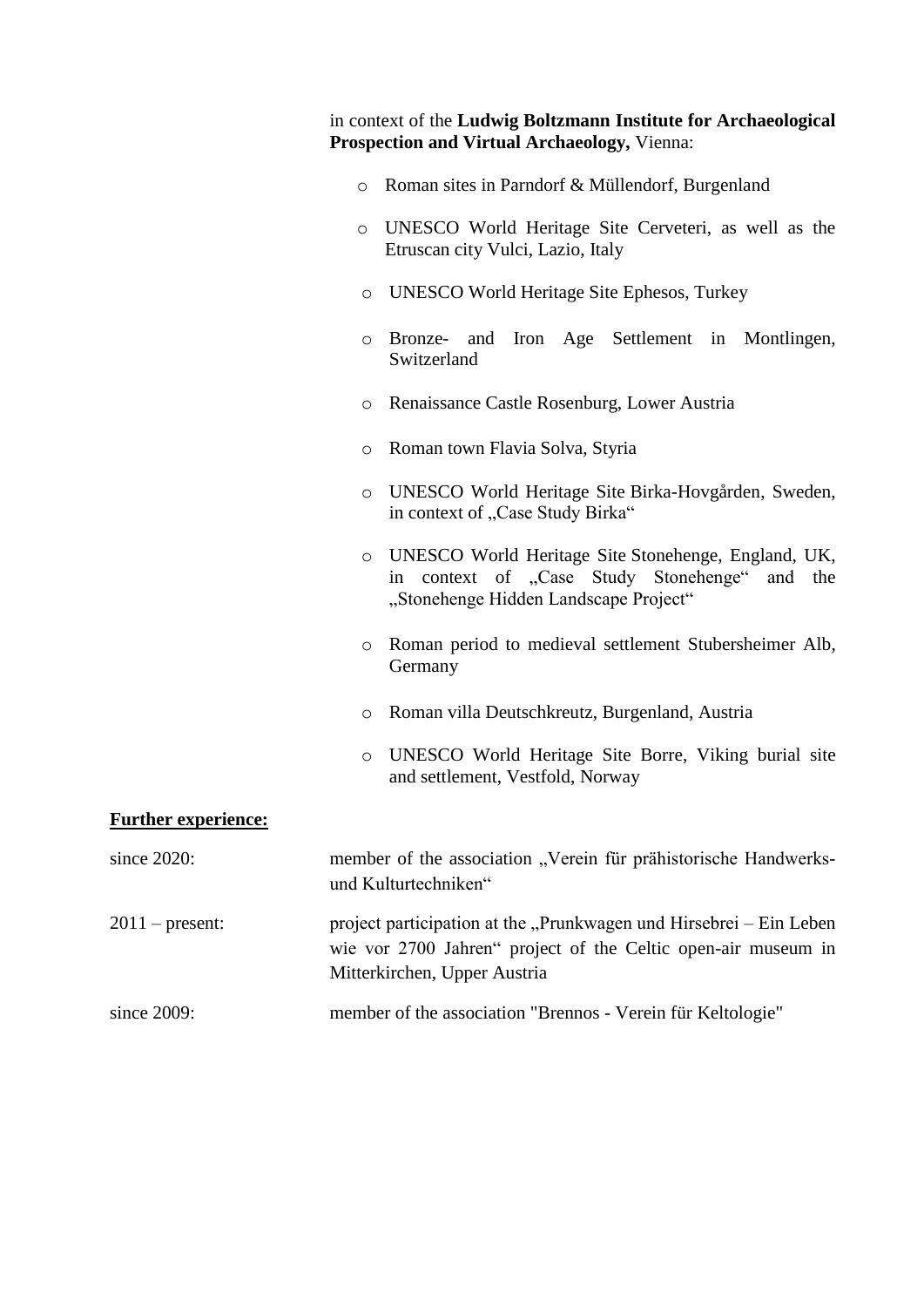#### **Publications:**

Immo Trinks, Alois Hinterleitner, Mario Wallner, Klaus Löcker, Alexander Bornik, Johannes Höller, Matthias Kucera, Roland Filzwieser, Hannes Schiel, Tanja Trausmuth, Alexandra Vonkilch, Jona Schlegel, David Russ, Wolfgang Neubauer, **Towards an automated analysis of geophysical archaeological prospection data**. In *Proceedings of the 25th Conference on Cultural Heritage and New Technologies*, CHNT 2020, Wien 2020.

Wolfgang Neubauer, Violetta Reiter, Lisa Aldrian, Michael Doneus, Martin Fera, Alois Hinterleitner, Matthias Kucera, Klaus Löcker, Hannes Schiel, Leopold Toriser, Ralf Totschnig, Tanja Trausmuth, Immo Trinks, Alexandra Vonkilch, Mario Wallner, **Die mittelneolithische Kreisgrabenanlagen von Rechnitz, Burgenland**. In *Fundberichte aus Österreich* 2018 (57), pp. 67–79, Wien 2020.

Mario Wallner, Immo Trinks, Ingrid Schlögel, Alois Hinterleitner, Hannes Schiel, Tanja Trausmuth, Fabio Colivicchi, Maurizio Forte, Wolfgang Neubauer, **Investigating a tumulus in the Etruscan necropolis of Banditaccia - Applying multiple non-invasive prospection methods on a World Heritage Site.** In James Bonsall, *New Global Perspectives on Archaeological Prospection. 13th International Conference on Archaeological Prospection, 28. August – 1. September 2019, Sligo, Ireland*. p. 115 *–* 118, Archaeopress Archaeology, Oxford, 2019. DOI 10.32028/9781789693072

Raimund Karl, Katharina Möller, David Connolly, Tanja Trausmuth, Karl Reinhard Krierer, Douglas Rocks-Macqueen, Kenneth Aitchison, Miguel Edeso, Alessandro Pintucci, Arkadiusz Marciniak, **Der archäologische Grabungs-Kompetenz-Pass – ein Mittel zur Dokumentation durch Praxis erworbener archäologischer Fertigkeiten.** In *Archäologische Informationen 42*, Early View, p. 1-13, 2019.

Wolfgang Neubauer, Klaus Löcker, Alois Hinterleitner, Mario Wallner, Christian Gugl, Tanja Trausmuth, Alexandra Vonkilch, Viktor Jansa, Marie-Luise Kröhl, Nives Doneus, Tomáš Tencer, Agata Lugmayr, Lisa Aldrian, Geert Verhoeven, Matthias Kucera, Immo Trinks, Sirri Seren, Franz Humer, Michael Doneus, Alexander Bornik, **Die nicht-invasive Erkundung der archäologischen Landschaft Carnuntum**. In Jörg Drauschke, Ewald Kislinger, Karin Kühtreiber, Thomas Kühtreiber, Gabriele Scharrer-Liska, Tivadar Vida, (Hrsg.), *Lebenswelten zwischen Archäologie und Geschichte: Festschrift für Falko Daim zu seinem 65. Geburtstag*. In Monographien des Römisch-Germanischen Zentralmuseums 150, p. 969-984, Mainz 2018.

Vince Gaffney, Wolfgang Neubauer, Paul J. Garwood, Christopher Gaffney, Klaus Löcker, Richard C. Bates, Phillipe De Smedt, Eamonn Baldwin, Henry Chapman, Alois Hinterleitner, Mario Wallner, Erich Nau, Roland Filzwieser, Jakob Kainz, Tanja Trausmuth, Petra Schneidhofer, Georg Zotti, Agata Lugmayer, Immo Trinks, Alexander Corkum, **Durrington Walls and the Stonehenge Hidden Landscape Project 2010-2016**. In *Archaeological Prospection, Vol. 25/3*, p. 255-269, 2018, [https://doi.org/10.1002/arp.1707.](https://doi.org/10.1002/arp.1707)

Wolfgang Neubauer, Mario Wallner, Christian Gugl, Klaus Löcker, Alexandra Vonkilch, Tanja Trausmuth, Erich Nau, Viktor Jansa, Julia Wilding, Ranko Manojlovic, Hannes Schiel, Ralf Totschnig, Roland Filzwieser, Vlad Sandici, Petra Schneidhofer, Matthias Kucera, Tomas Tencer, Manuel Gabler, Sebastian Flöry, Jakob Kainz, Alois Hinterleitner, Agata Lugmayr, Nives Doneus, Lisa Aldrian, Marie-Luise Kröhl, Valeria Poscetti, Christine Markussen, Immo Trinks, Thomas Zitz, Geert Verhoeven, Michael Doneus, Sirri Seren, Timothy Saey, Marc Van Meirvenne, Franz Humer, **Zerstörungsfreie archäologische Prospektion des römischen**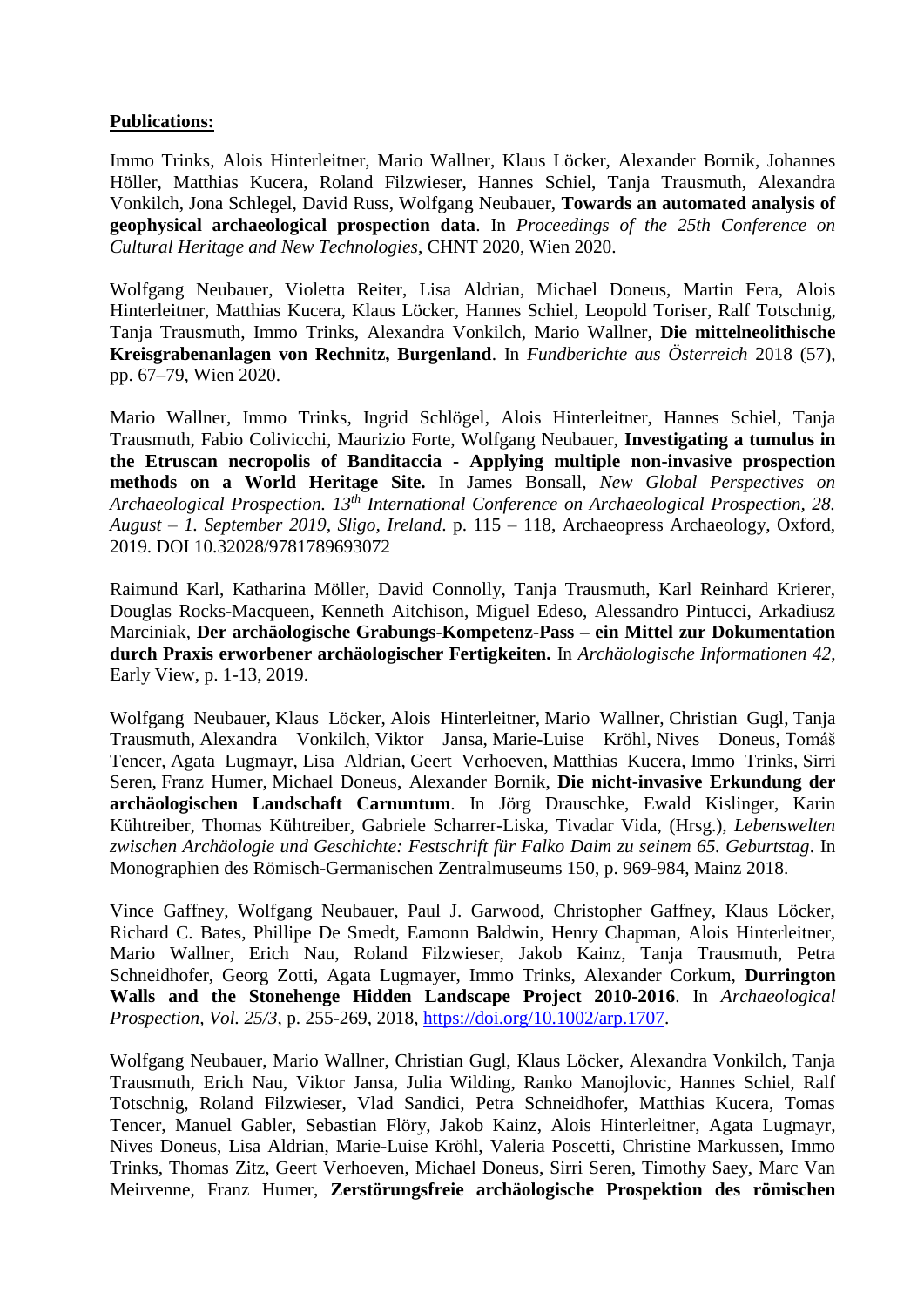**Carnuntum – erste Ergebnisse des Forschungsprojekts "ArchPro Carnuntum"**. In *Carnuntum Jahrbuch 2017*, p. 55-75, Wien, 2018, https://doi.org/10.1553/cjb\_2017s55.

Immo Trinks, Alois Hinterleitner, Wolfgang Neubauer, Erich Nau, Klaus Löcker, Mario Wallner, Manuel Gabler, Roland Filzwieser, Julia Wilding, Hannes Schiel, Viktor Jansa, Petra Schneidhofer, Tanja Trausmuth, Vlad Sandici, David Ruß, Sebastian Flöry, Jakob Kainz, Matthias Kucera, Alexandra Vonkilch, Tomas Tencer, Lars Gustavsen, Monica Kristiansen, Lise-Marie Bye-Johansen, Christer Tonning, Thomas Zitz, Knut Paasche, Terje Gansum, Sirri Seren, **Large-area high-resolution ground-penetrating radar measurements for archaeological prospection**. In *Archaeological Prospection, Vol. 25/3*, p. 171–195, 2018, https://doi.org/10.1002/arp.1599.

Wolfgang Neubauer, Vincent Gaffney, Klaus Löcker, Mario Wallner, Eamonn Baldwin, Henry Chapman, Tanja Trausmuth, Jakob Kainz, Petra Schneidhofer, Matthias Kucera, Georg Zotti, Lisa Aldrian, Hannes Schiel, **Sussing out the super-henge: a multi method survey at Durrington Walls.** In Jennings et al., *12th International Conference of Archaeological Prospection, 2017*, The University of Bradford, Archaeopress Archaeology, p. 166-168, Oxford, 2017.

Mario Wallner, Juan Torrejón Valdelomar, Immo Trinks, Michael Doneus, Wolfgang Neubauer, Hannes Schiel, Tanja Trausmuth, Alexandra Vonkilch and Alois Hinterleitner, **Unique details on the structural elements of a neolithic site in Velm, Lower Austria - The necessity of integrated prospection and visualization in archaeological prospection**. In Jennings et al., *12th International Conference of Archaeological Prospection, 2017*, The University of Bradford, Archaeopress Archaeology, p. 270-272, Oxford, 2017.

Hannes Schiel, Wolfgang Neubauer, Klaus Löcker, Ralf Totschnig, Mario Wallner, Tanja Trausmuth, Matthias Kucera, Immo Trinks, Alois Hinterleitner, Alexandra Vonkilch, Martin Fera, **Large-scale high-resolution magnetic prospection of the KGAs Rechnitz, Austria.** In Jennings et al., *12th International Conference of Archaeological Prospection, 2017*, The University of Bradford, Archaeopress Archaeology, p. 215-217, Oxford, 2017.

Immo Trinks, Alois Hinterleitner, Klaus Löcker, Mario Wallner, Roland Filzwieser, Hannes Schiel, Manuel Gabler, Erich Nau, Julia Wilding, Viktor Jansa, Petra Schneidhofer, Tanja Trausmuth, Vlad Sandici, Wolfgang Neubauer, **Extensive high-resolution ground-penetrating radar surveys.** In Jennings et al., *12th International Conference of Archaeological Prospection, 2017*, The University of Bradford, Archaeopress Archaeology, p. 252-254, Oxford, 2017.

Juan Torrejón Valdelomar, Mario Wallner, Klaus Löcker, Christian Gugl, Wolfgang Neubauer, Michael Klein, Nika Jancsary-Luznik, Tanja Trausmuth, Alexandra Vonkilch, Tomas Tencer, Lisa Aldrian, Michael Doneus, **From integrated interpretative mapping to virtual reconstruction – a practical approach on the Roman town of Carnuntum.** In Jennings et al., *12th International Conference of Archaeological Prospection, 2017*, The University of Bradford, Archaeopress Archaeology, p. 249-251, Oxford, 2017.

Tanja Trausmuth, Mario Wallner, **Was der Bauer nicht kennt, frisst er nicht! Kulinarik in der Eisenzeit?!** In Raimund Karl & Jutta Leskovar, *Interpretierte Eisenzeiten 7. Fallstudien, Methoden, Theorie. Tagungsbeiträge der 7. Linzer Gespräche zur interpretativen Eisenzeitarchäologie, Studien zur Kulturgeschichte von Oberösterreich, Folge 47,*  Oberösterreichisches Landesmuseum, p. 243-254, Linz, 2017.